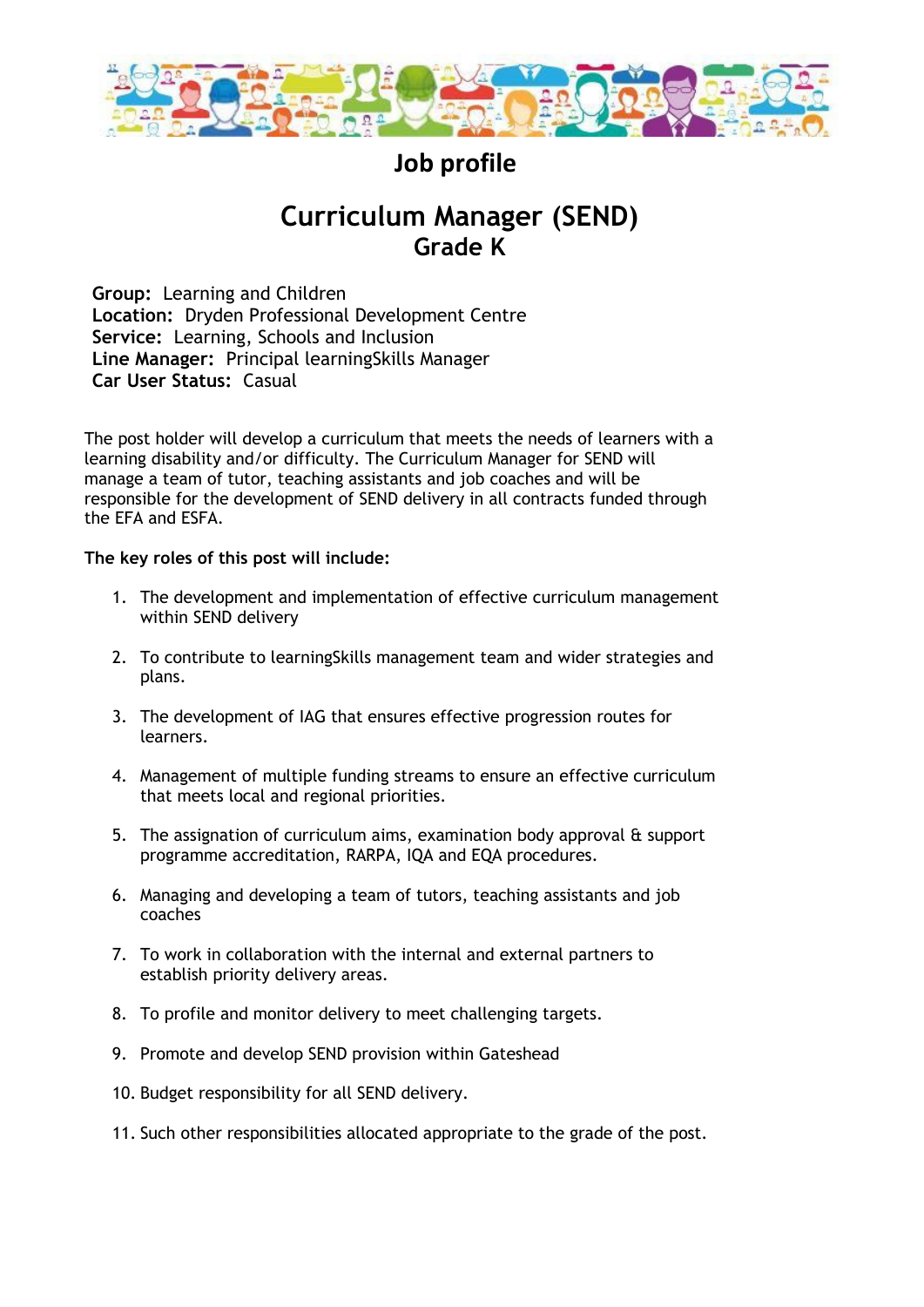

## **Knowledge and Qualifications**

### **Essential**

Knowledge of:

- SEND agenda within FE
- Equality, Diversity and Inclusion
- Quality Assurance
- Local and regional priorities
- ESFA, EFA and Ofsted frameworks
- Awarding Bodies and Qualification Aims

Qualifications:

- Degree level or equivalent experience
- Teaching qualification at level 5 or above

Experience of:

- Managing the delivery of SEND provision for young people and adults
- Managing a team
- Facilitating IQA and EQA processes
- Promoting SEND learning opportunities external organisations, including employers
- Implementing quality assurance frameworks including observation of teaching, learning and assessment
- Managing multiple funding contracts
- Curriculum planning that meets learner needs and local and regional priorities
- Working in collaboration with partners and key stakeholders to support SEND delivery

### **Desirable**

Knowledge of:

- General FE delivery
- Databases and database reporting software
- Electronic portfolios

Qualifications

• Level 5 Management qualification

### Experience of:

- Marketing and promoting of provision
- Working within Local Authority Systems
- Applying and developing quality frameworks within an educational setting
- Developing staff ability to deliver and record high quality learning